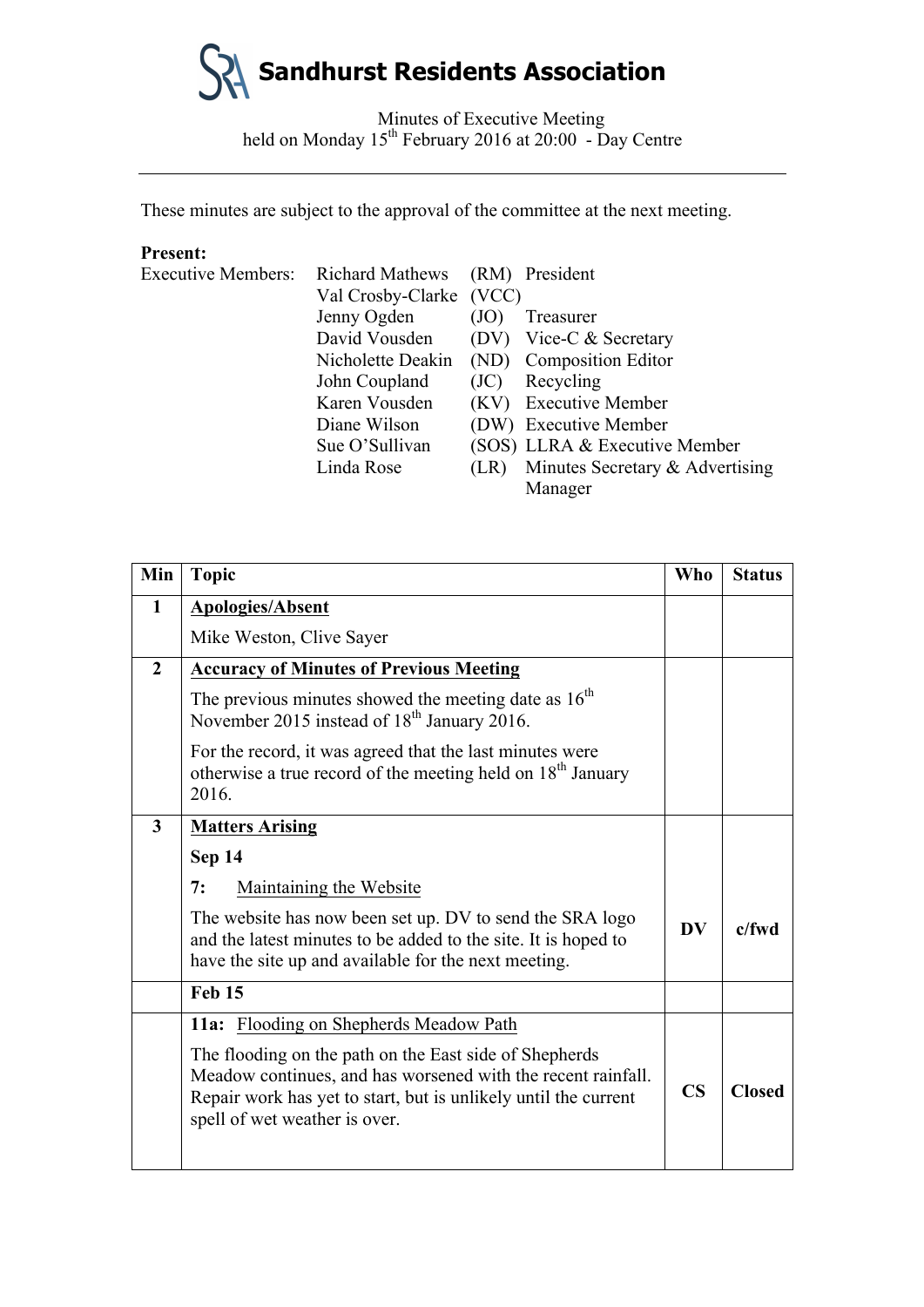## Minutes of Executive Meeting held on Monday 15<sup>th</sup> February 2016 at 20:00 - Day Centre

| Min | <b>Topic</b>                                                                                                                                                                                                                                                                                                                                                                                                              | Who        | <b>Status</b> |
|-----|---------------------------------------------------------------------------------------------------------------------------------------------------------------------------------------------------------------------------------------------------------------------------------------------------------------------------------------------------------------------------------------------------------------------------|------------|---------------|
|     | <b>Jul 15</b>                                                                                                                                                                                                                                                                                                                                                                                                             |            |               |
|     | Recycling Stakeholder Group<br>8a:                                                                                                                                                                                                                                                                                                                                                                                        |            |               |
|     | The stakeholder group have not received information from<br>Re3 for some while. Paul Bettison offered to query this with<br>the Re3 Chair. No response has yet been received from Re3.<br>Jean Bettison to be sent an email reminder.                                                                                                                                                                                     | <b>VCC</b> | $c$ /fwd      |
|     | Visit to Lakeside processing plant<br>8b:                                                                                                                                                                                                                                                                                                                                                                                 |            |               |
|     | Paul Bettison offered to arrange a visit to the Lakeside plant,<br>where waste is processed to produce 1/3 of the daily<br>electricity needs for Heathrow airport. Jean Bettison to be sent<br>an email reminder.                                                                                                                                                                                                         | <b>VCC</b> | c/fwd         |
|     | <b>Nov 15</b>                                                                                                                                                                                                                                                                                                                                                                                                             |            |               |
|     | DAY Centre Shop<br><b>6a:</b>                                                                                                                                                                                                                                                                                                                                                                                             |            |               |
|     | An article from the Day Centre shop, with a photo of the new<br>counter, has been written for the next issue and sent to MW.                                                                                                                                                                                                                                                                                              | <b>DV</b>  | <b>Closed</b> |
|     | 11a: Pharmacy2U                                                                                                                                                                                                                                                                                                                                                                                                           |            |               |
|     | Several people have received mail from Pharmacy2U, a postal<br>service for repeat prescriptions. The Surgery Practise<br>Manager has stated that this company is nothing to do with<br>the surgery and that the company is known for its aggressive<br>marketing approach. The surgery doctors prefer to work with<br>the local pharmacists.                                                                              | LR         | <b>Closed</b> |
|     | 11b: Constitution                                                                                                                                                                                                                                                                                                                                                                                                         |            |               |
|     | The constitution has not been reviewed for some years. This<br>will be looked at and any proposed changes circulated to the<br>committee for comment. A sub-committee of RM, VCC, DV,<br>DW and LR will create the new document for review. This<br>item has been moved to section 9 – Projects.                                                                                                                          |            |               |
|     | 11d: Land off Alford Close                                                                                                                                                                                                                                                                                                                                                                                                |            |               |
|     | DV wrote to the architects of the proposed development<br>regarding the flood plan, and was promised a response in 2<br>days. Apologies were received from the Chair that he had<br>been unable to attend the meeting, and that the residents'<br>concerns were not fully addressed. The newsletter is not yet<br>available as the plans, which are at an early stage, are being<br>amended and nothing has been decided. |            |               |
|     | DV will try to obtain copies of the diagrams that were given<br>out at the last presentation.                                                                                                                                                                                                                                                                                                                             | <b>DV</b>  | c/fwd         |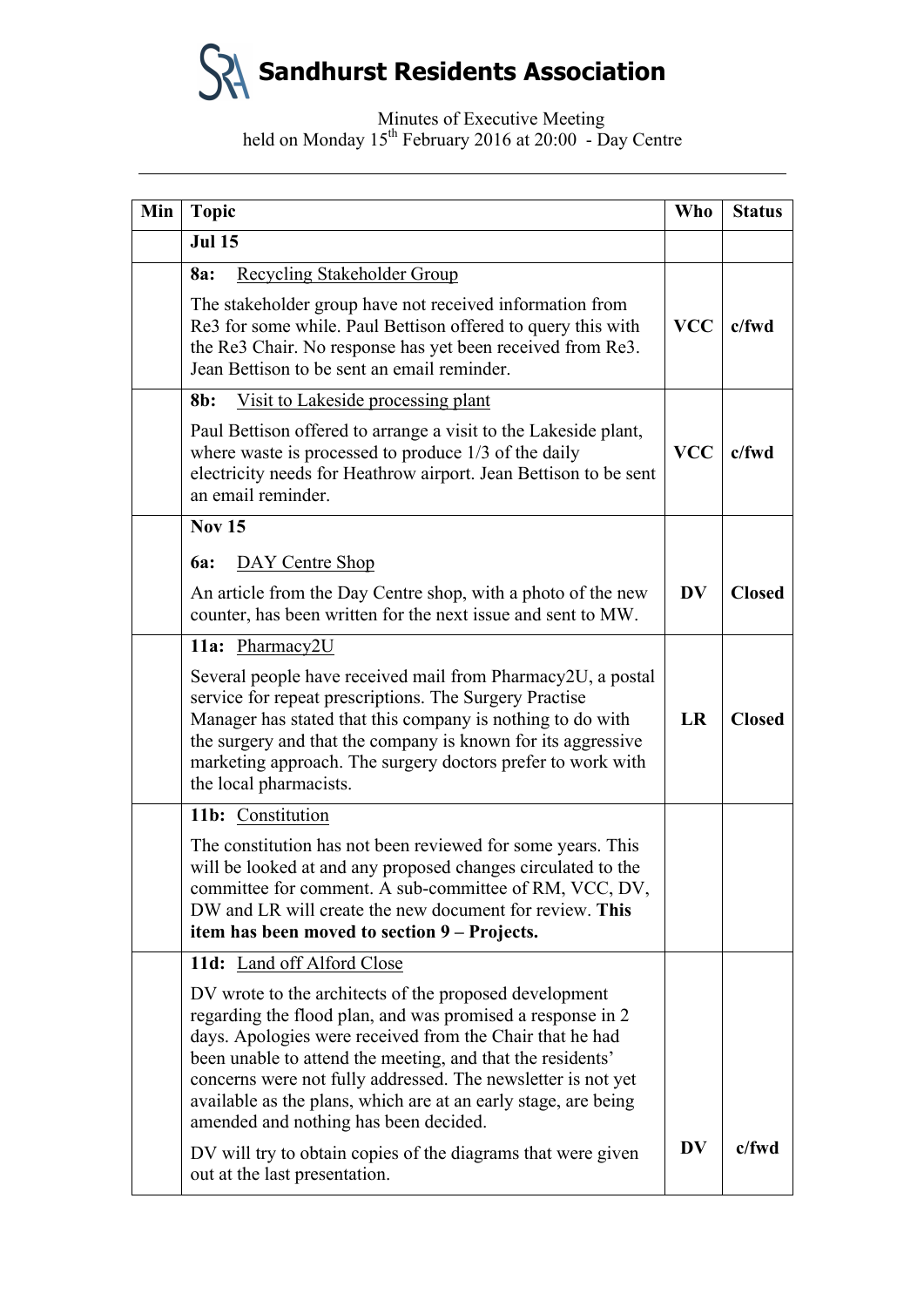Minutes of Executive Meeting held on Monday 15<sup>th</sup> February 2016 at 20:00 - Day Centre

| Min                     | <b>Topic</b>                                                                                                                                                                                                                                                                                                                            | <b>Who</b>        | <b>Status</b> |
|-------------------------|-----------------------------------------------------------------------------------------------------------------------------------------------------------------------------------------------------------------------------------------------------------------------------------------------------------------------------------------|-------------------|---------------|
|                         | <b>Jan 16</b>                                                                                                                                                                                                                                                                                                                           |                   |               |
|                         | The scout group also want to replace their fire doors at<br>5a:<br>a cost of £2,000. They have raised £568 so far. They have<br>been contacted to find out how many doors they are replacing,<br>and if they have approached the Scout Headquarters for<br>assistance, but no response has been received. They will be<br>chased again. | JO                | $c$ /fwd      |
|                         | St. Michael's Primary School are rebuilding the Wendy<br>$5b$ :<br>House area in the playground, which needs a new roof.<br>Parents will carry out the labour, but they need assistance with<br>the cost of materials, which amounts to £1,200.                                                                                         |                   |               |
|                         | Donation of £500.00 was proposed by DW, seconded by SOS<br>and carried unanimously. The school has been asked for a<br>magazine article and photo on completion. A letter of thanks<br>has been received and read to the committee.                                                                                                     | <b>JO</b><br>Done |               |
|                         | The spare $1/2$ page in the magazine will be used for<br><b>6a:</b><br>advertising the AGM                                                                                                                                                                                                                                              | LR                | Done          |
|                         | <b>10a</b> : Send the link and instructions to the BFBC planning<br>website to committee members.                                                                                                                                                                                                                                       | LR                | Done          |
| $\overline{\mathbf{4}}$ | <b>Treasurer's Report</b>                                                                                                                                                                                                                                                                                                               |                   |               |
|                         | Figures as at end of 29 <sup>th</sup> January 2016.                                                                                                                                                                                                                                                                                     |                   |               |
|                         | <b>Current Account</b><br>£3,098.82                                                                                                                                                                                                                                                                                                     |                   |               |
|                         | Reserve Account<br>£31,900.28                                                                                                                                                                                                                                                                                                           |                   |               |
|                         | <b>Total</b><br>£34,999.10                                                                                                                                                                                                                                                                                                              |                   |               |
|                         |                                                                                                                                                                                                                                                                                                                                         |                   |               |
| 5                       | <b>Donations</b>                                                                                                                                                                                                                                                                                                                        |                   |               |
|                         | Nothing to report                                                                                                                                                                                                                                                                                                                       |                   |               |
| 6                       | <b>Magazine</b>                                                                                                                                                                                                                                                                                                                         |                   |               |
|                         | March magazine is all on track                                                                                                                                                                                                                                                                                                          |                   |               |
| $\overline{7}$          | Website                                                                                                                                                                                                                                                                                                                                 |                   |               |
|                         | Nothing to report                                                                                                                                                                                                                                                                                                                       |                   |               |
|                         |                                                                                                                                                                                                                                                                                                                                         |                   |               |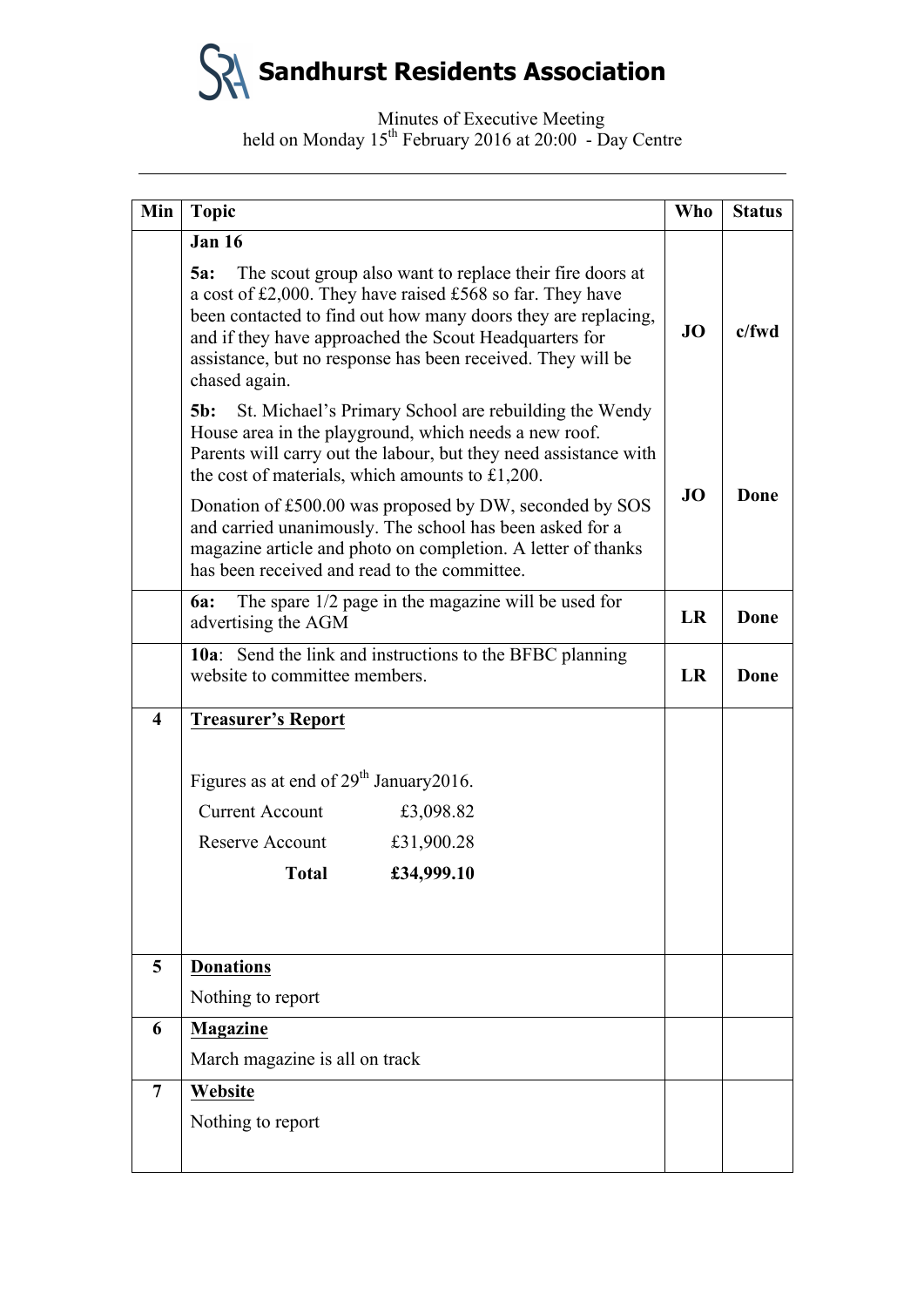Minutes of Executive Meeting held on Monday 15<sup>th</sup> February 2016 at 20:00 - Day Centre

| Min | <b>Topic</b>                                                                                                                                                                                                                                                                                                                                            | <b>Who</b> | <b>Status</b> |
|-----|---------------------------------------------------------------------------------------------------------------------------------------------------------------------------------------------------------------------------------------------------------------------------------------------------------------------------------------------------------|------------|---------------|
| 8   | <b>Recycling</b>                                                                                                                                                                                                                                                                                                                                        |            |               |
|     | Nothing to report                                                                                                                                                                                                                                                                                                                                       |            |               |
| 9   | Projects                                                                                                                                                                                                                                                                                                                                                |            |               |
|     | Constitution                                                                                                                                                                                                                                                                                                                                            |            |               |
|     | The first meeting of the Constitution sub-committee has been<br>held and LR was appointed Chair. The Constitution and the<br>Practises and Procedures documents were examined point by<br>point and some changes made. New drafts have been issued<br>and the sub-committee will meet again shortly to continue the<br>discussion.                      |            |               |
|     | The overall plan is to have the Constitution ready for<br>acceptance by the Executive Committee at the June meeting<br>and then for presentation and acceptance at the AGM in July.                                                                                                                                                                     |            |               |
| 10  | <b>Planning</b>                                                                                                                                                                                                                                                                                                                                         |            |               |
|     | Many people use a tarmac path that runs from Harvard Road<br>to Oxford Road as a short cut. The tarmac surface currently<br>falls short of the end of the path by about 3 metres. In the<br>winter this area is very wet, muddy and slippery, and in the<br>summer it is dry but very uneven, both situations giving rise<br>to a high risk of falling. |            |               |
| 10a | The local residents have contacted Bracknell Forest Council<br>about extending the tarmac surface to the end of the path route<br>but are not getting very much help. DV to write to the<br>Highways Asset Management team at BFC to try to get help<br>with this.                                                                                      | <b>DV</b>  |               |
| 11  | AOB:                                                                                                                                                                                                                                                                                                                                                    |            |               |
|     | None                                                                                                                                                                                                                                                                                                                                                    |            |               |
|     | The meeting closed at 21:15.                                                                                                                                                                                                                                                                                                                            |            |               |